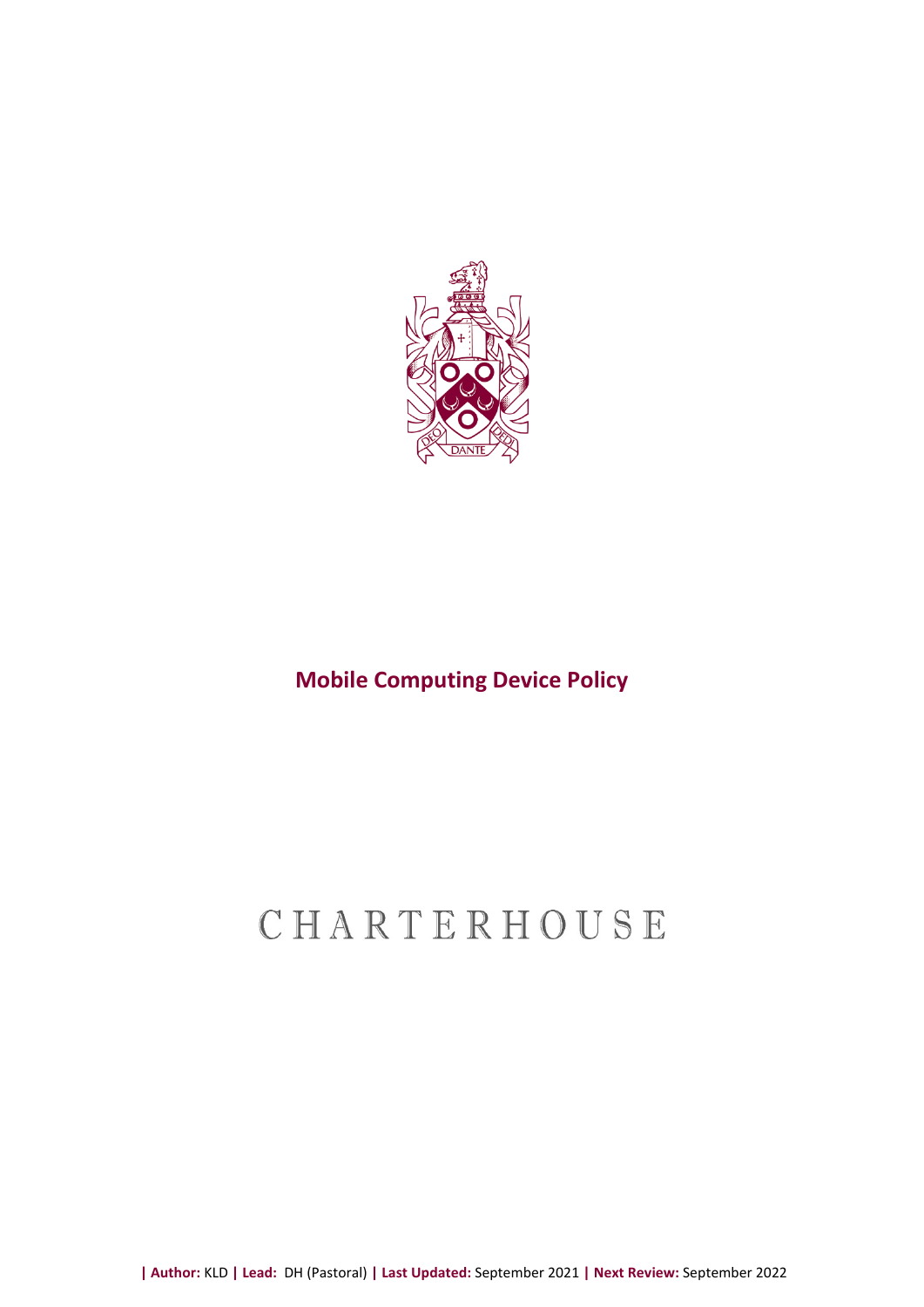

# CHARTERHOUSE

### **OVERVIEW STATEMENT**

*The term Mobile Computing Devices (MCDs) refers principally to mobile phones, but also to (for example) laptops, tablets, smartwatches, some kinds of game controller, calculator and camera. It includes all devices capable of communicating by voice, messaging, video and images, as well as internet-enabled devices capable of running software / apps. The definition also extends to those devices capable of playing music and video.*

*The School's first priority is pupil safety – both individually and collectively. The School's second priority is to promote a positive, healthy relationship for our pupils with the dominant technology of our time. Charterhouse is required by Government regulation (Keeping Children Safe in Education 2019) to ensure that its pupils are taught about online safety, and that it has a clear policy on the use of mobile technology in the School. In addition to this policy, which has regard to the NSPCC Guidance document: "What to include in an e-safety policy for schools", the use of MCDs falls under Charterhouse's IT Acceptable Use Policy, to which all pupils must agree and with which they must comply.*

#### **PURPOSES OF MCDs AND THEIR USE**

The School aims to encourage the responsible use of MCDs. It expects pupils to use their devices in an appropriate way. MCDs are helpful for keeping in touch, as an educational resource and for staying safe. They also provide an opportunity for people to engage in highly risky behaviour, to be unpleasant to one another and to develop habits that are anti-social and potentially very damaging from a mental health perspective.

academic day and at other times. Pupils are educated on how to stay safe online and on the negative MCDs provide direct contact to key people in a pupil's life, and at times provide a necessary reassurance due to their ease of access. Pupils at Charterhouse are encouraged to employ MCDs and IT more generally in order to communicate with their families and friends in a manner that promotes positive relationships. They are simultaneously discouraged from their inappropriate use during the impact of excessive screen time.

The presence of MCDs and their use in School is a privilege, not a right. Any use of MCDs that undermines the School's policies on good behaviour will be taken very seriously.

#### **INAPPROPRIATE USE**

Members of staff may confiscate a MCD if they believe it is being used to contravene the School's MCD, Behaviour, Safeguarding, Anti-Bullying or Cyber-Bullying Policies. Possession of inappropriate, radicalised, sexualised, offensive or malicious material stored on a MCD is not allowed (see the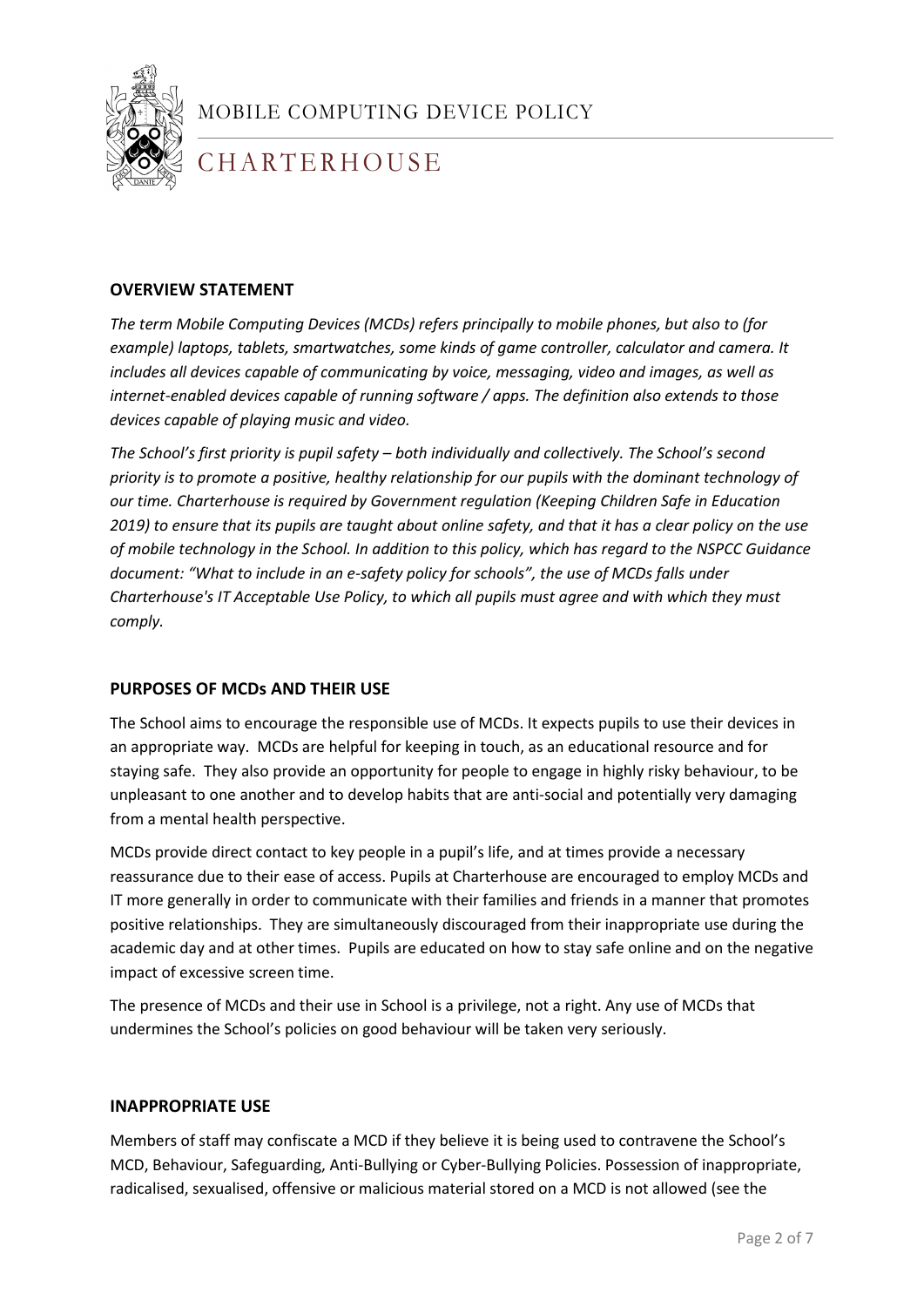

# CHARTERHOUSE

School's IT – Acceptable Use Policy for further information about browsing and storage). Such offences may lead to expulsion. Similarly, in such circumstances, if there is suspicion that the material on the MCD may provide evidence relating to a criminal offence, the MCD will be handed over to the Police for further investigation, following consultation with the Headmaster.

### **USING MCDs AT CHARTERHOUSE**

This policy is designed to help pupils develop a positive relationship with MCDs whilst maintaining their ability to form/maintain positive relationships with family members, friends, fellow pupils and staff. It will also enable the School to provide a safer, healthier and happier environment for our pupils.

It is worth noting that recent national and international studies demonstrate there are acute risks associated with prolonged screen-time and use of social-media, some of which are listed below:

- Depression rates amongst children who spend more than 5 hours a day online currently sit at 38% for girls and 14.5% for boys. [1](#page-2-0)

- Self-harm rates amongst young people in the UK aged 14-24 have risen dramatically in recent years from a national average of 6.5% in 2000 to 22% for girls and 9% for boys in 2018. Academic studies link the disparity between self-harm rates for different genders to the greater amount of time girls spend on social-media.<sup>[2](#page-2-1)</sup>

- Online bullying and poor sleep associated with social-media use are consistent factors in causing depression and self-harm in young people.[3](#page-2-2)

- There is a direct correlation between increased screen-time and delayed emotional maturity amongst young people. This delayed emotional maturity often manifests itself in a lack of confidence in social situations, an increase in materialism and narcissism, and an increased need for instant gratification.[4](#page-2-3)

need help to learn good habits. In short, the risks associated with social-media use and unlimited screen time have become a safeguarding issue; whilst the School prioritises effective education, it recognises that young people

**.** 

<span id="page-2-0"></span><sup>&</sup>lt;sup>1</sup> UK Millennium Cohort Study (2019)

<span id="page-2-1"></span><sup>2</sup> Lancet Psychiatry (2019); The Children's Society Good Childhood Report (Aug 2018); UK Millennium Cohort Study (2019)

<span id="page-2-2"></span><sup>3</sup> The Children's Society Good Childhood Report (Aug 2018); Barnado's Report (2018)

<span id="page-2-3"></span><sup>4</sup> Wilkes, C. Canadian Journal of Psychiatry (June 2019)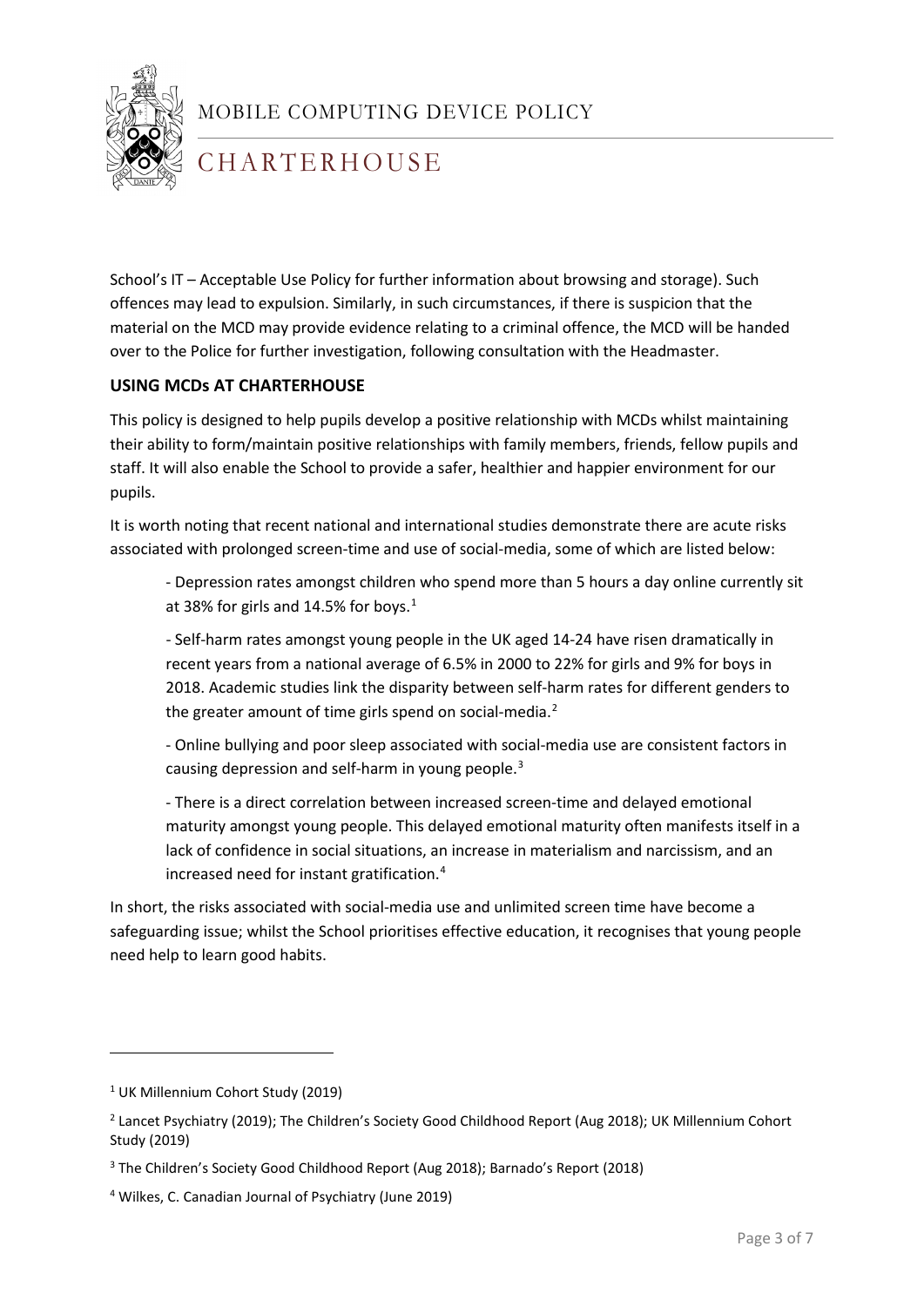

# CHARTERHOUSE

### **IN PRACTICE**

Details of all of a pupil's MCDs (including the pupil's mobile telephone number) must be registered with the pupil's Head of House (HH) at the start of each Quarter. Any changes should be notified to the HH immediately.

All pupils may have access to one designated MCD (a laptop or tablet, but not a mobile telephone) for academic use and email communication throughout the working day. Under School pupils will be expected to leave these devices in House during hashes unless they are specifically required for a particular hash, or unless the use of a MCD is recommended for an individual pupil by the Learning Support Department. Mobile telephones should never be taken to lessons.

All 4<sup>th</sup> - 1YS pupils are required to hand in all MCDs overnight. Mobile telephones are released to pupils for certain periods each day (see Table 1, below, for details), but are kept in lockers in Houses at all other times. All devices will be available to all pupils from 12:45 on Saturday, or by arrangement with HH for those travelling to away matches. Devices may remain in the possession of pupils until Sunday evening. International pupils whose parents live in different time-zones and pupils with midweek away matches, who wish to have access to their mobile phones at times outside of the normal allowance should seek permission from HHs, which will not be unduly withheld.

The system is gradated so younger pupils' access to MCDs is subject to tight controls, and pupils are encouraged to take more responsibility for the management of their devices as they grow older. 2YS are expected to manage the use of MCDs on their own.

During permitted periods, pupils may use registered MCDs (including mobile telephones) in the privacy of their own room or House, or immediately outside House if a signal is required. They may also be used in the QSC and in Crown, or in other circumstances if permission has been expressly granted by a HH, beak or other member of staff. This policy equally applies during School excursions, camps and extra-curricular activities when off-site, unless MCDs are specifically required for safety reasons.

1 telephones) may be used in Library and Lecture Theatre (with permission). Misuse of this privilege MCDs are not permitted in dining rooms, the BTT or Chapel. Designated MCDs (not mobile will result in the withdrawal of the privilege and may also result in the confiscation of devices.

MCDs must never be used whilst walking to and from hashes, or in the vicinity of road traffic.

MCDs must never be in a pupil's possession during an internal or public examination.

It is inappropriate to video or take a picture of another person (whether a member of staff, a fellow pupil or a visitor) without their consent or to distribute such a video or picture without consent: this would be regarded as a serious offence. Possible sanctions for breaches of this policy cover the full range available to the School.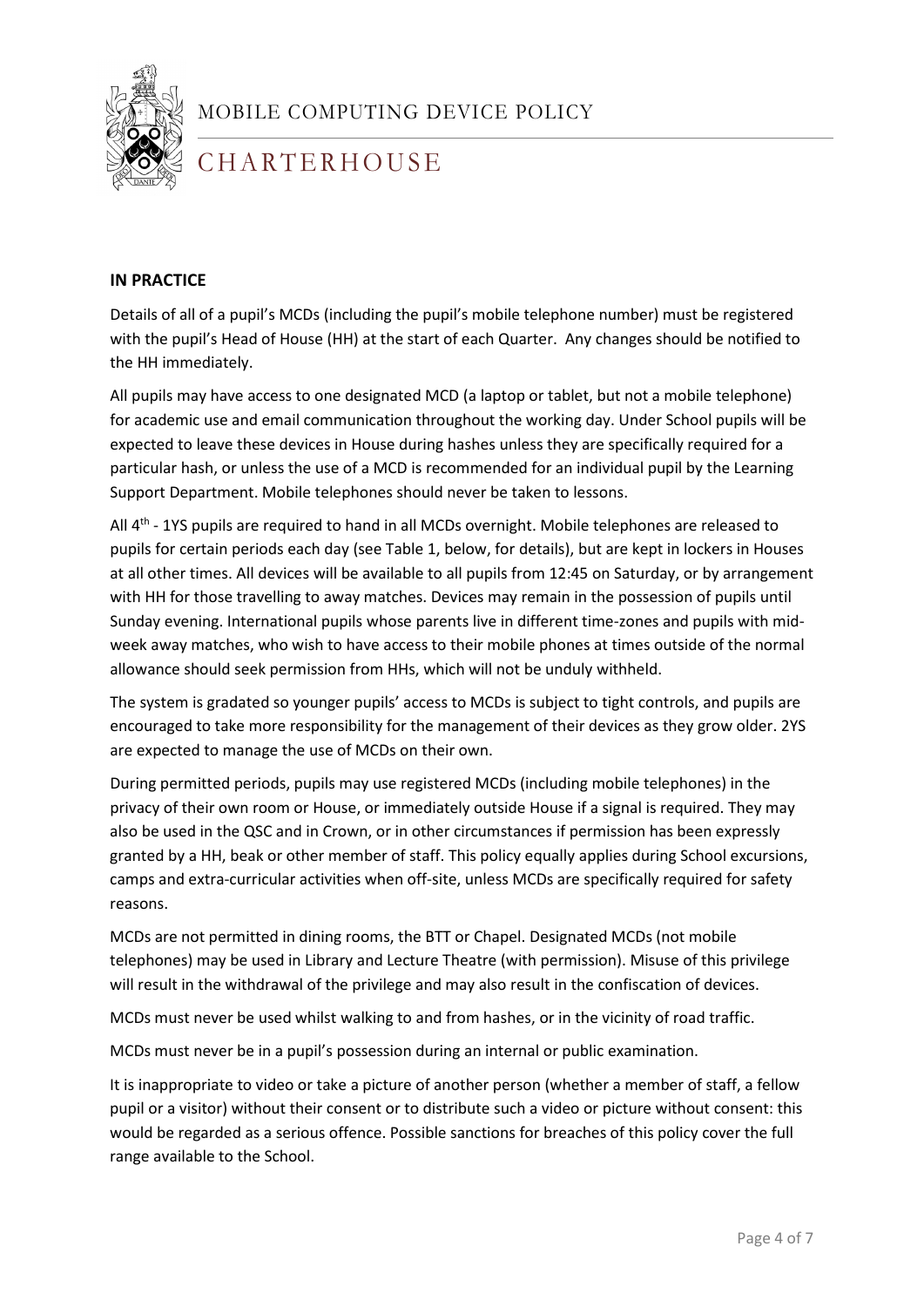

# CHARTERHOUSE

Using MCDs to make, store, view, share or distribute sexualised images of people under 18 (known as 'Sexting' or 'Youth Produced Sexual Imagery') is illegal and can lead to a criminal record, even for pupils aged under 18 at the time. This can have serious long-term consequences, for example, in accessing some kinds of higher education. In addition, the School is likely to impose serious sanctions on a pupil who, without very good reason, uses an MCD to make or share images of any activity (such as fighting) which is contrary to the School Rules.

### **TABLE 1.** *MCD access and restrictions by year group*

The timings below apply to weekdays. All devices will be available to pupils from 12:45 on Saturday, or by arrangement with House Staff for those travelling to away matches. Devices may remain in possession of pupils until Sunday evening. Pupils with mid-week away matches, or with parents in other timezones, who wish to have access to mobile phones at other times should seek permission from House Staff.

|                                             | 4ths                    |                                                                          | <b>RX and 5ths</b>                  |                                                                          | 1YS                     |                                                                          | 2YS                     |                                                                   |
|---------------------------------------------|-------------------------|--------------------------------------------------------------------------|-------------------------------------|--------------------------------------------------------------------------|-------------------------|--------------------------------------------------------------------------|-------------------------|-------------------------------------------------------------------|
|                                             | <b>Mobile</b><br>phone* | Laptop/permitted<br><b>MCD</b> (pen-enabled<br>tablets for work-<br>use) | Mobile phone*                       | Laptop/permitted<br><b>MCD</b> (pen-enabled<br>tablets for work-<br>use) | <b>Mobile</b><br>phone* | Laptop/permitted<br><b>MCD</b> (pen-enabled<br>tablets for work-<br>use) | <b>Mobile</b><br>phone* | laptop/permitted<br>MCD (pen-<br>enabled tablets<br>for work-use) |
| $07:15 - 08:30$<br>(early morning)          |                         |                                                                          |                                     |                                                                          |                         |                                                                          |                         |                                                                   |
| 08:30-16:10<br>(working day)                | $\mathbf{x}$            |                                                                          | $\mathsf{x}$                        |                                                                          | $\mathsf{x}$            |                                                                          |                         |                                                                   |
| 16:10-18:00<br>(sports/ activities)         | $\mathbf{x}$            |                                                                          | X (Mon, Wed, Fri)<br>(Tues & Thurs) |                                                                          |                         |                                                                          |                         |                                                                   |
| $18:00 - 19:00$<br>(free time/<br>homebill) | $\mathsf{x}$            |                                                                          |                                     |                                                                          |                         |                                                                          |                         |                                                                   |
| $19:00 - 20:30$<br>(Banco)                  | $\mathbf{x}$            |                                                                          | $\mathbf x$                         |                                                                          |                         |                                                                          |                         |                                                                   |
| 20:30- bedtime<br>(evening free<br>time)    |                         |                                                                          |                                     |                                                                          |                         |                                                                          |                         |                                                                   |
| Bedtime - 07:15<br>(overnight)              | $\mathsf{x}$            | X                                                                        | $\mathsf{x}$                        | $\overline{\mathsf{x}}$                                                  | $\mathsf{x}$            | X (unless by special<br>request $-$ e.g. to<br>finish work)              |                         |                                                                   |

\* and all other MCDs

Key:  $/$  = pupils have access to devices;  $X$  = devices are locked away in House.

1 also need to be able to interact with others socially, think independently and manage their own The school acknowledges that young people need to learn to manage their own lives online, but they emotions in a healthy manner. Hence, this system is designed to enable pupils to gradually learn to take responsibility for their own screen-time as they grow up.

The School also acknowledges that there are benefits to be gained by pupils having access to the internet on personal devices, but these benefits do not negate the risks.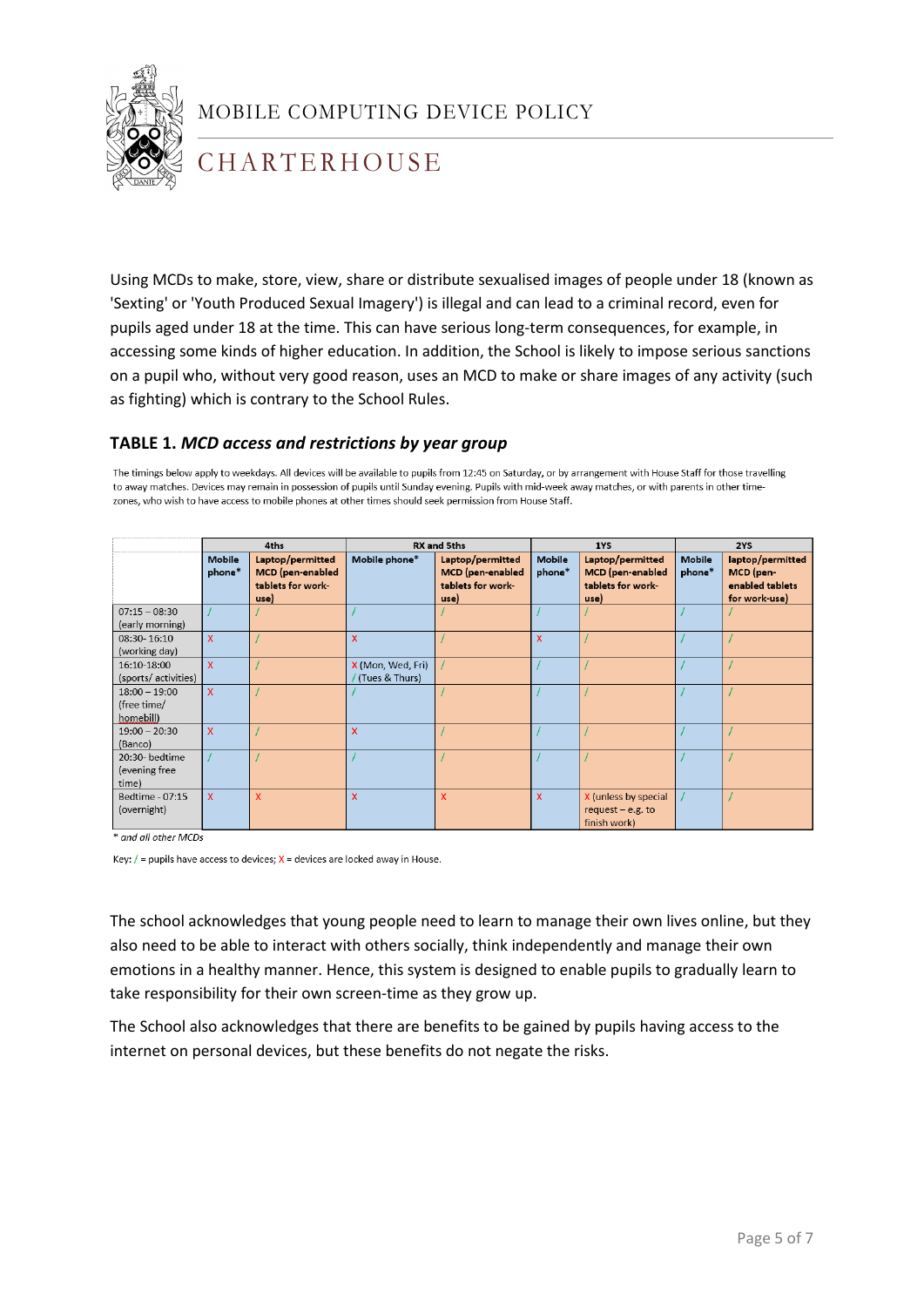

# CHARTERHOUSE

### **CONTROL MEASURES**

The School seeks to promote safety, wellbeing and appropriate behaviour by managing inappropriate MCD use. In order to help with this, each House is required to keep a MCD Register (see details below). In addition, it may be appropriate for a member of staff to confiscate a MCD if a pupil is in breach of this policy or the IT – Acceptable Use Policy.

Should a beak have cause to confiscate a MCD, the HH must be informed via email as soon as is practicably possible. The offending item should be taken to the PA to Deputy Head (Pastoral) in the Old Bursary, clearly labelled, within 4 hours of confiscation. At weekends, the item should be placed in the HH's pigeon hole, or handed in to a responsible member of House Staff directly.

The HH will apply MCD Sanctions (as detailed below) and determine the appropriate course of action from their knowledge of the pupil and their needs. It is important to note that the use of MCDs in School should always be understood to be a privilege and not a right.

The use of VPNs to circumnavigate the School's firewall is not acceptable and would be considered to be a serious contravention of the School's ICT Acceptable Use Policy. The School reserves the right to further restrict or ban the use of devices by pupils who fail to comply with this stipulation.

#### **MCD REGISTER**

Pupils must register all MCDs with House staff at the start of each term and whenever they get a new device. Pupils will be required to record the following:

- Types of device
- Makes, models and serial numbers
- Colours/distinguishing features

(see MCD Sanctions below). Each pupil  $(4<sup>th</sup> - 1)$ S) may nominate one device (not a mobile telephone) Only registered devices are permitted in School. All other devices will be treated as dummy devices to be their 'Permitted MCD' which may be used in hashes with permission of the beak.